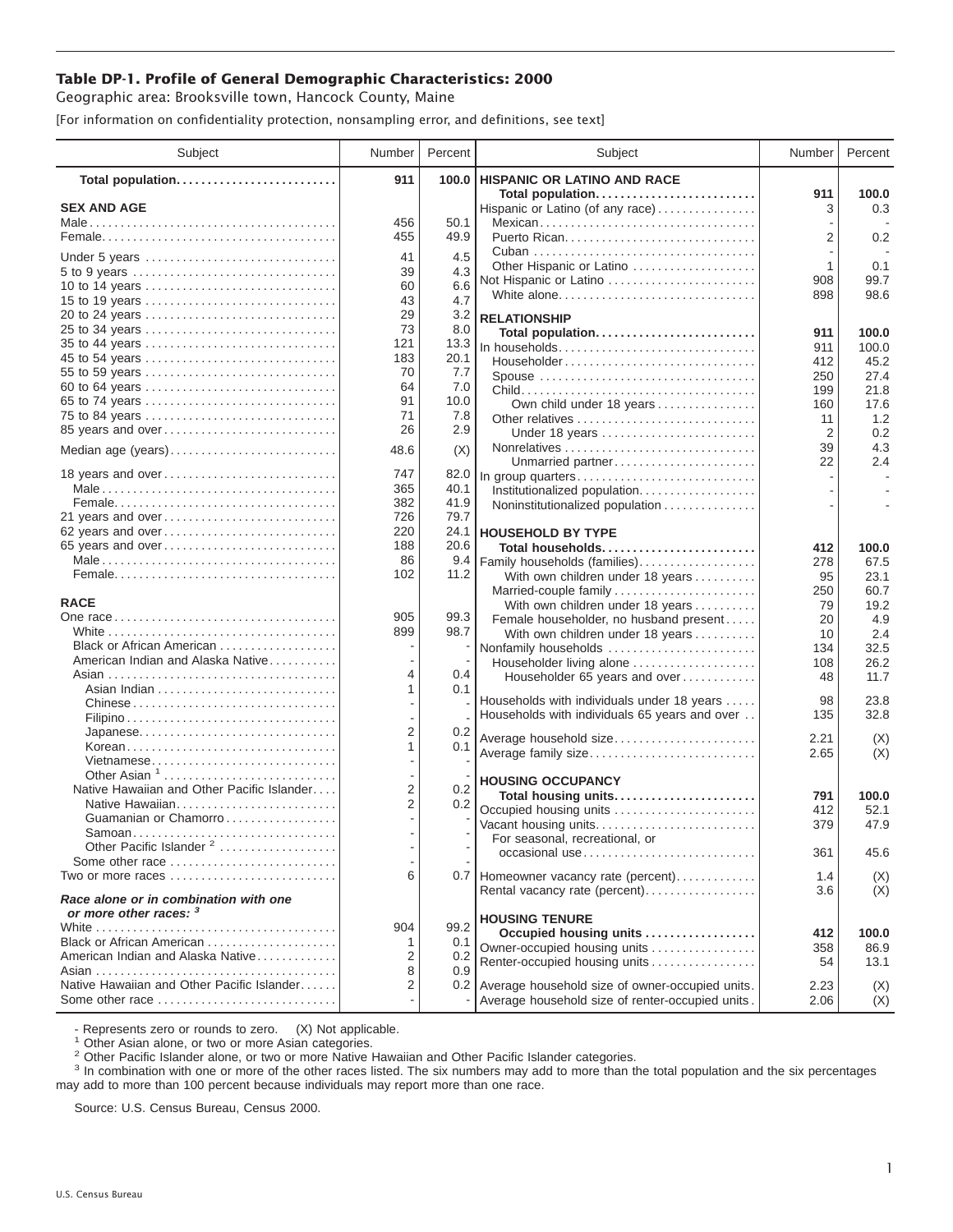## **Table DP-2. Profile of Selected Social Characteristics: 2000**

Geographic area: Brooksville town, Hancock County, Maine

[Data based on a sample. For information on confidentiality protection, sampling error, nonsampling error, and definitions, see text]

| Subject                                                                      | Number         | Percent       | Subject                                 | Number         | Percent     |
|------------------------------------------------------------------------------|----------------|---------------|-----------------------------------------|----------------|-------------|
| <b>SCHOOL ENROLLMENT</b>                                                     |                |               | <b>NATIVITY AND PLACE OF BIRTH</b>      |                |             |
| Population 3 years and over                                                  |                |               | Total population                        | 911            | 100.0       |
| enrolled in school                                                           | 137            |               |                                         | 891            | 97.8        |
| Nursery school, preschool                                                    | 7              | 5.1           | Born in United States                   | 884            | 97.0        |
| Kindergarten                                                                 | $\overline{7}$ | 5.1           |                                         | 474            | 52.0        |
| Elementary school (grades 1-8)                                               | 65             | 47.4          | Different state                         | 410            | 45.0        |
| High school (grades 9-12)                                                    | 40             | 29.2          | Born outside United States              | 7              | 0.8         |
| College or graduate school                                                   | 18             | 13.1          | Foreign born                            | 20             | 2.2         |
|                                                                              |                |               | Entered 1990 to March 2000              | 11             | 1.2         |
| <b>EDUCATIONAL ATTAINMENT</b>                                                |                |               | Naturalized citizen                     | 13             | 1.4         |
| Population 25 years and over                                                 | 702            | 100.0         |                                         | 7              | 0.8         |
| Less than 9th grade                                                          | 6              | 0.9           | <b>REGION OF BIRTH OF FOREIGN BORN</b>  |                |             |
| 9th to 12th grade, no diploma<br>High school graduate (includes equivalency) | 17<br>221      | 2.4<br>31.5   | Total (excluding born at sea)           | 20             | 100.0       |
| Some college, no degree                                                      | 128            | 18.2          |                                         | 18             | 90.0        |
| Associate degree                                                             | 36             | 5.1           |                                         |                |             |
| Bachelor's degree                                                            | 162            | 23.1          |                                         |                |             |
| Graduate or professional degree                                              | 132            | 18.8          |                                         |                |             |
|                                                                              |                |               |                                         |                |             |
| Percent high school graduate or higher                                       | 96.7           | (X)           | Northern America                        | $\overline{2}$ | 10.0        |
| Percent bachelor's degree or higher                                          | 41.9           | (X)           | <b>LANGUAGE SPOKEN AT HOME</b>          |                |             |
|                                                                              |                |               | Population 5 years and over             | 865            | 100.0       |
| <b>MARITAL STATUS</b>                                                        |                |               | English only                            | 827            | 95.6        |
| Population 15 years and over<br>Never married                                | 775<br>135     | 100.0<br>17.4 | Language other than English             | 38             | 4.4         |
| Now married, except separated                                                | 516            | 66.6          | Speak English less than "very well"     | 4              | 0.5         |
| Separated                                                                    |                |               | Spanish                                 |                |             |
|                                                                              | 46             | 5.9           | Speak English less than "very well"     |                |             |
|                                                                              | 46             | 5.9           | Other Indo-European languages           | 38             | 4.4         |
|                                                                              | 78             | 10.1          | Speak English less than "very well"     | 4              | 0.5         |
|                                                                              | 42             | 5.4           | Asian and Pacific Island languages      |                |             |
|                                                                              |                |               | Speak English less than "very well"     |                |             |
| <b>GRANDPARENTS AS CAREGIVERS</b>                                            |                |               | <b>ANCESTRY (single or multiple)</b>    |                |             |
| Grandparent living in household with                                         |                |               | Total population                        | 911            | 100.0       |
| one or more own grandchildren under                                          |                |               | Total ancestries reported               | 877            | 96.3        |
|                                                                              | 6<br>3         | 100.0<br>50.0 |                                         |                |             |
| Grandparent responsible for grandchildren                                    |                |               |                                         |                |             |
| <b>VETERAN STATUS</b>                                                        |                |               |                                         | 8              | 0.9         |
| Civilian population 18 years and over                                        | 751            | 100.0         |                                         | 14             | 1.5         |
| Civilian veterans                                                            | 122            | 16.2          |                                         | 221            | 24.3        |
|                                                                              |                |               | French (except Basque) <sup>1</sup>     | 40             | 4.4         |
| <b>DISABILITY STATUS OF THE CIVILIAN</b>                                     |                |               | French Canadian <sup>1</sup>            | 26             | 2.9         |
| NONINSTITUTIONALIZED POPULATION                                              |                |               |                                         | 44             | 4.8         |
| Population 5 to 20 years                                                     | 131            | 100.0         |                                         | 1              | 0.1         |
| With a disability                                                            | 5              | 3.8           |                                         | 4<br>105       | 0.4<br>11.5 |
| Population 21 to 64 years                                                    | 552            | 100.0         |                                         | 24             | 2.6         |
| With a disability                                                            | 53             | 9.6           |                                         | 2              | 0.2         |
| Percent employed                                                             | 56.6           | (X)           | Norwegian                               | 6              | 0.7         |
| No disability                                                                | 499            | 90.4          |                                         | 4              | 0.4         |
| Percent employed                                                             | 73.7           | (X)           |                                         | 11             | 1.2         |
| Population 65 years and over                                                 | 182            | 100.0         |                                         | 7              | 0.8         |
| With a disability                                                            | 63             | 34.6          |                                         | 17             | 1.9         |
|                                                                              |                |               |                                         | 57             | 6.3         |
| <b>RESIDENCE IN 1995</b>                                                     |                |               |                                         |                |             |
| Population 5 years and over                                                  | 865            | 100.0         | Subsaharan African                      |                |             |
| Same house in 1995                                                           | 545            | 63.0          |                                         | 45             | 4.9         |
| Different house in the U.S. in 1995                                          | 302            | 34.9          |                                         | 11             | 1.2         |
| Same county                                                                  | 159            | 18.4          |                                         |                |             |
|                                                                              | 143            | 16.5          | United States or American               | 143            | 15.7<br>1.1 |
| Different state                                                              | 44<br>99       | 5.1<br>11.4   | West Indian (excluding Hispanic groups) | 10             |             |
| Elsewhere in 1995                                                            | 18             | 2.1           | Other ancestries                        | 77             | 8.5         |
|                                                                              |                |               |                                         |                |             |

-Represents zero or rounds to zero. (X) Not applicable. 1 The data represent a combination of two ancestries shown separately in Summary File 3. Czech includes Czechoslovakian. French includes Alsatian. French Canadian includes Acadian/Cajun. Irish includes Celtic.

Source: U.S. Bureau of the Census, Census 2000.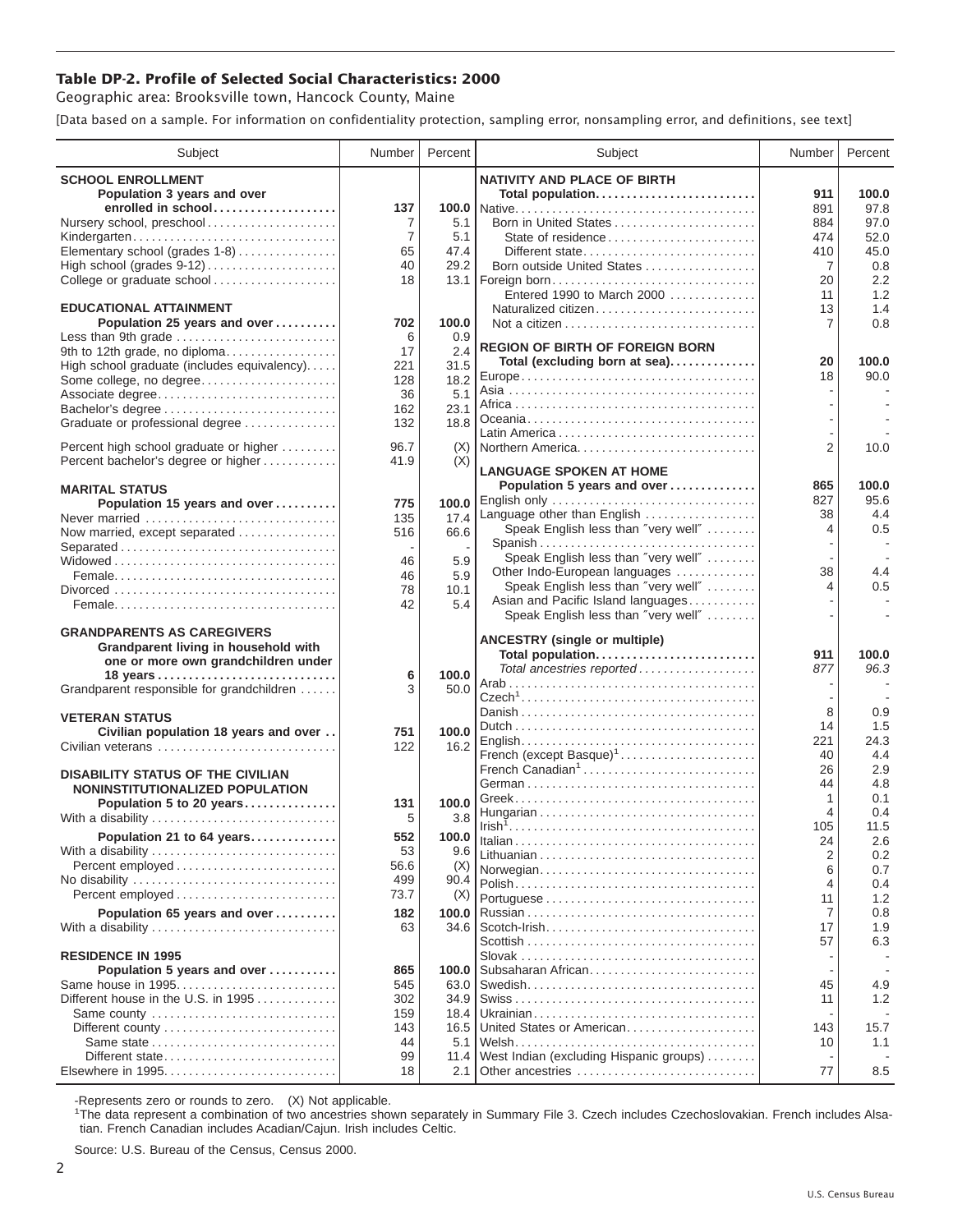## **Table DP-3. Profile of Selected Economic Characteristics: 2000**

Geographic area: Brooksville town, Hancock County, Maine [Data based on a sample. For information on confidentiality protection, sampling error, nonsampling error, and definitions, see text]

| Subject                                                       | Number | Percent | Subject                                                                                | Number         | Percent |
|---------------------------------------------------------------|--------|---------|----------------------------------------------------------------------------------------|----------------|---------|
| <b>EMPLOYMENT STATUS</b>                                      |        |         | <b>INCOME IN 1999</b>                                                                  |                |         |
| Population 16 years and over                                  | 771    | 100.0   | Households                                                                             | 416            | 100.0   |
| In labor force                                                | 484    |         | 62.8 Less than \$10,000                                                                | 26             | 6.3     |
|                                                               | 484    |         |                                                                                        | 20             |         |
| Civilian labor force                                          |        |         |                                                                                        |                | 4.8     |
|                                                               | 462    |         |                                                                                        | 75             | 18.0    |
|                                                               | 22     |         |                                                                                        | 73             | 17.5    |
| Percent of civilian labor force                               | 4.5    |         | $(X)$ \\ \$35,000 to \$49,999                                                          | 83             | 20.0    |
|                                                               |        |         | \$50,000 to \$74,999                                                                   | 74             | 17.8    |
| Not in labor force                                            | 287    |         |                                                                                        | 24             | 5.8     |
| Females 16 years and over                                     | 401    | 100.0   | \$100,000 to \$149,999                                                                 | 21             | 5.0     |
| In labor force                                                | 225    | 56.1    | \$150,000 to \$199,999                                                                 | 13             | 3.1     |
| Civilian labor force                                          | 225    | 56.1    | \$200,000 or more                                                                      | $\overline{7}$ | 1.7     |
|                                                               | 217    | 54.1    | Median household income (dollars)                                                      | 36,458         | (X)     |
| Employed                                                      |        |         |                                                                                        |                |         |
| Own children under 6 years                                    | 51     | 100.0   | With earnings                                                                          | 343            | 82.5    |
| All parents in family in labor force                          | 29     | 56.9    | Mean earnings (dollars) <sup>1</sup>                                                   | 37,948         | (X)     |
|                                                               |        |         | With Social Security income                                                            | 132            | 31.7    |
| <b>COMMUTING TO WORK</b>                                      |        |         | Mean Social Security income $(dollars)^1$                                              | 11,790         | (X)     |
| Workers 16 years and over                                     | 456    |         | 100.0 With Supplemental Security Income                                                | 10             | 2.4     |
| Car, truck, or van - - drove alone                            | 298    | 65.4    | Mean Supplemental Security Income                                                      |                |         |
| Car, truck, or van - - carpooled                              | 48     | 10.5    | $\text{(dollars)}^1 \dots \dots \dots \dots \dots \dots \dots \dots \dots \dots \dots$ | 4,440          | (X)     |
| Public transportation (including taxicab)                     | 10     | 2.2     | With public assistance income                                                          | 10             | 2.4     |
|                                                               | 21     | 4.6     | Mean public assistance income $(dollars)^1 \ldots$ .                                   | 2,060          | (X)     |
|                                                               | 7      |         | 1.5 With retirement income                                                             | 87             | 20.9    |
| Worked at home                                                | 72     | 15.8    | Mean retirement income $(dollars)1$                                                    | 19,267         | (X)     |
| Mean travel time to work $(minutes)^1$                        | 28.2   | (X)     |                                                                                        |                |         |
|                                                               |        |         | Families                                                                               | 278            | 100.0   |
| <b>Employed civilian population</b>                           |        |         | Less than \$10,000                                                                     | 15             | 5.4     |
| 16 years and over                                             | 462    |         |                                                                                        | 6              | 2.2     |
| <b>OCCUPATION</b>                                             |        |         | \$15,000 to \$24,999                                                                   | 30             | 10.8    |
| Management, professional, and related                         |        |         | \$25,000 to \$34,999                                                                   | 53             | 19.1    |
| occupations                                                   | 165    |         | $35.7$ \\ \$35,000 to \$49,999                                                         | 58             | 20.9    |
| Service occupations                                           | 57     |         |                                                                                        | 63             | 22.7    |
| Sales and office occupations                                  | 68     |         |                                                                                        | 24             | 8.6     |
| Farming, fishing, and forestry occupations                    | 25     |         |                                                                                        | 12             | 4.3     |
| Construction, extraction, and maintenance                     |        |         | \$150,000 to \$199,999                                                                 | 13             | 4.7     |
| occupations                                                   | 87     |         | 18.8 \$200,000 or more                                                                 | 4              | 1.4     |
| Production, transportation, and material moving               |        |         | Median family income (dollars)                                                         | 41,875         | (X)     |
|                                                               | 60     | 13.0    |                                                                                        |                |         |
|                                                               |        |         | Per capita income (dollars) <sup>1</sup>                                               | 23,565         | (X)     |
| <b>INDUSTRY</b>                                               |        |         | Median earnings (dollars):                                                             |                |         |
| Agriculture, forestry, fishing and hunting,                   |        |         | Male full-time, year-round workers                                                     | 26,923         | (X)     |
|                                                               | 39     | 8.4     | Female full-time, year-round workers                                                   | 24,750         | (X)     |
|                                                               | 72     | 15.6    |                                                                                        |                |         |
| Manufacturing                                                 | 44     | 9.5     |                                                                                        | Number         | Percent |
| Wholesale trade                                               | 1      | 0.2     |                                                                                        | below          | below   |
|                                                               | 37     | 8.0     |                                                                                        | poverty        | poverty |
| Retail trade<br>Transportation and warehousing, and utilities | 14     | 3.0     | Subject                                                                                | level          | level   |
|                                                               |        |         |                                                                                        |                |         |
|                                                               | 26     | 5.6     |                                                                                        |                |         |
| Finance, insurance, real estate, and rental and               |        |         | <b>POVERTY STATUS IN 1999</b>                                                          |                |         |
|                                                               | 29     | 6.3     | Families                                                                               | 21             | 7.6     |
| Professional, scientific, management, adminis-                |        |         | With related children under 18 years                                                   | 17             | 17.2    |
| trative, and waste management services                        | 25     | 5.4     | With related children under 5 years                                                    | 3              | 9.4     |
| Educational, health and social services                       | 103    | 22.3    |                                                                                        |                |         |
| Arts, entertainment, recreation, accommodation                |        |         | Families with female householder, no                                                   |                |         |
| and food services                                             | 38     | 8.2     | husband present                                                                        | 10             | 43.5    |
| Other services (except public administration)                 | 27     | 5.8     | With related children under 18 years                                                   | 10             | 58.8    |
| Public administration                                         | 7      | 1.5     | With related children under 5 years                                                    | 3              | 100.0   |
|                                                               |        |         |                                                                                        |                |         |
| <b>CLASS OF WORKER</b>                                        |        |         | Individuals                                                                            | 88             | 9.7     |
| Private wage and salary workers                               | 287    |         | 62.1 18 years and over                                                                 | 67             | 8.9     |
| Government workers                                            | 48     | 10.4    | 65 years and over                                                                      | 4              | 2.2     |
| Self-employed workers in own not incorporated                 |        |         | Related children under 18 years                                                        | 21             | 13.5    |
|                                                               | 123    | 26.6    | Related children 5 to 17 years                                                         | 17             | 15.2    |
| Unpaid family workers                                         | 4      |         | 0.9 Unrelated individuals 15 years and over                                            | 33             | 18.2    |

-Represents zero or rounds to zero. (X) Not applicable.

<sup>1</sup>If the denominator of a mean value or per capita value is less than 30, then that value is calculated using a rounded aggregate in the numerator. See text.

Source: U.S. Bureau of the Census, Census 2000.